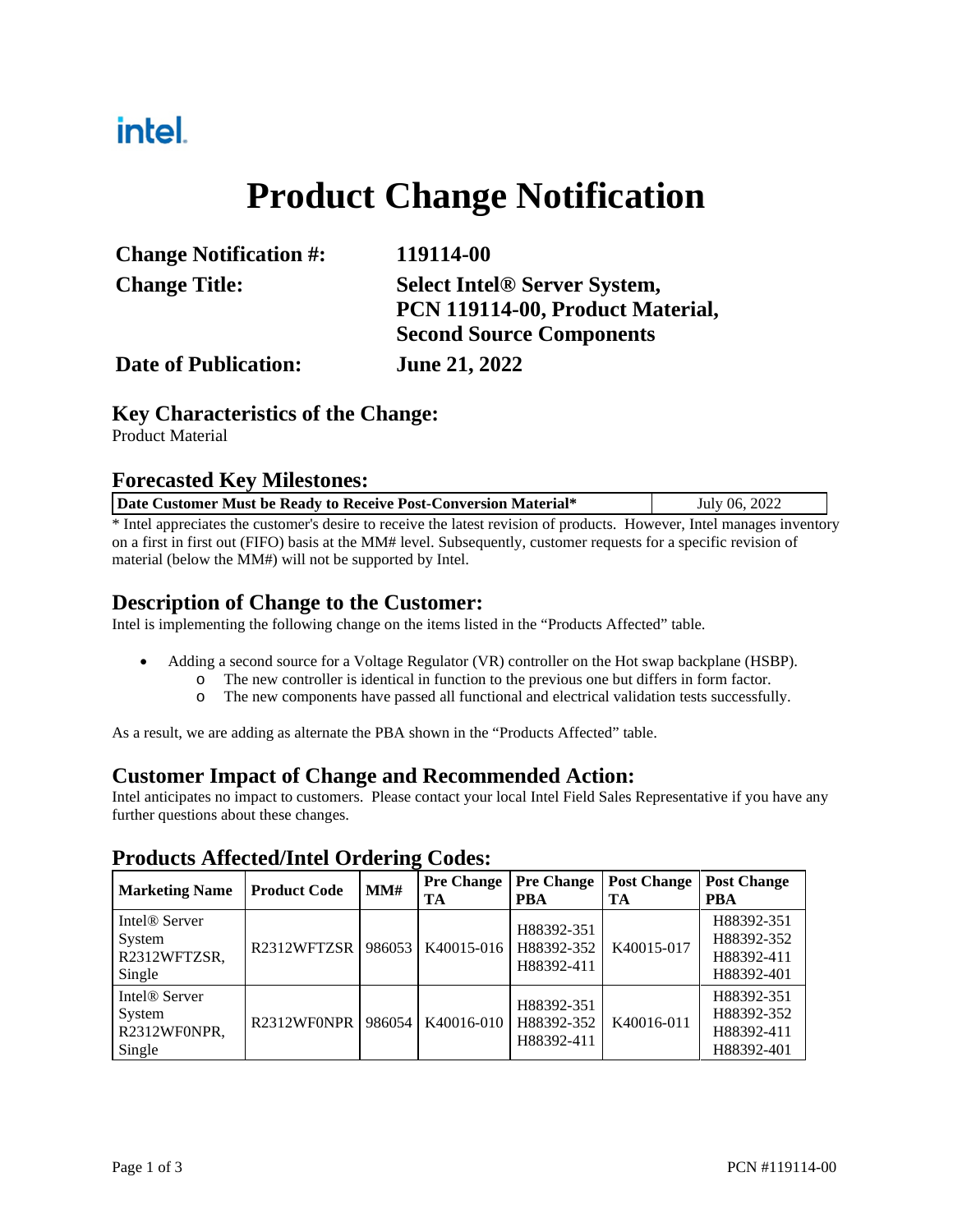### **PCN Revision History:**

**Date of Revision: Revision Number: Reason:**

June 21, 2022 00 00 Originally Published PCN